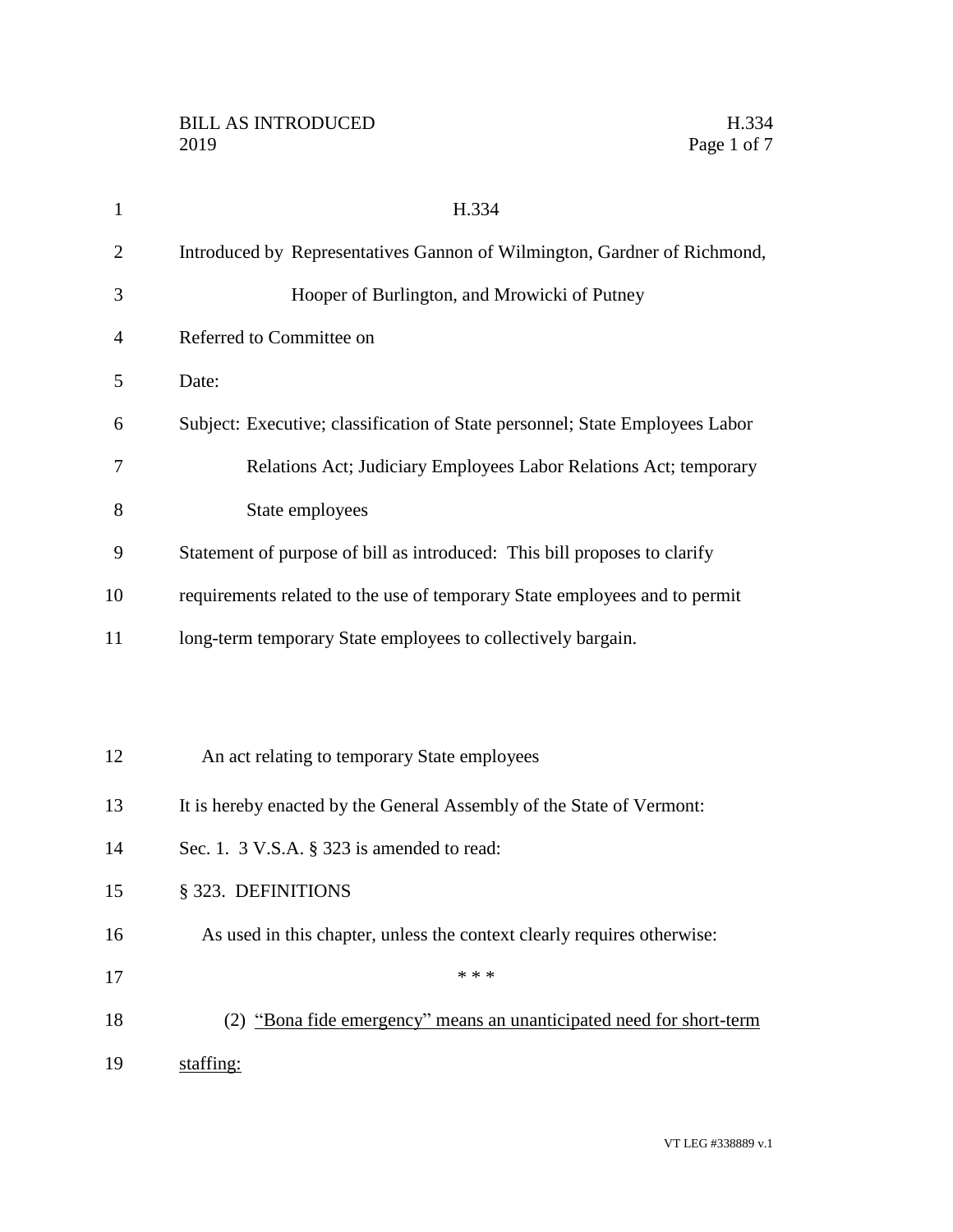| $\mathbf{1}$ | (A) to prevent significant disruption to the continued operation of                       |
|--------------|-------------------------------------------------------------------------------------------|
| 2            | State government;                                                                         |
| 3            | (B) to avoid serious or imminent harm to the public, critical services,                   |
| 4            | or other staff; or                                                                        |
| 5            | (C) that would jeopardize public safety.                                                  |
| 6            | (3) "Class" means one or more positions sufficiently similar in nature,                   |
| 7            | scope, and accountability that the same title, test of fitness, and schedule of           |
| 8            | compensation may be applied to each position.                                             |
| 9            | $\left(\frac{3}{4}\right)$ "Job evaluation" means the systematic method used to determine |
| 10           | the value of each job in relation to other jobs within the State service.                 |
| 11           | Sec. 2. 3 V.S.A. § 331 is amended as follows:                                             |
| 12           | § 331. TEMPORARY EMPLOYEES                                                                |
| 13           | (a) The State shall not employ any person in a temporary capacity except in               |
| 14           | accordance with the provisions of this section.                                           |
| 15           | $(b)(1)$ On request of the appointing authority, the Commissioner of Human                |
| 16           | Resources may approve, in writing, the creation of a temporary position and               |
| 17           | the hiring of a person to fill such temporary position only if the position and           |
| 18           | person are needed:                                                                        |
| 19           | (A) to meet a seasonal employment need of State government;                               |
| 20           | (B) to respond to a bona fide emergency;                                                  |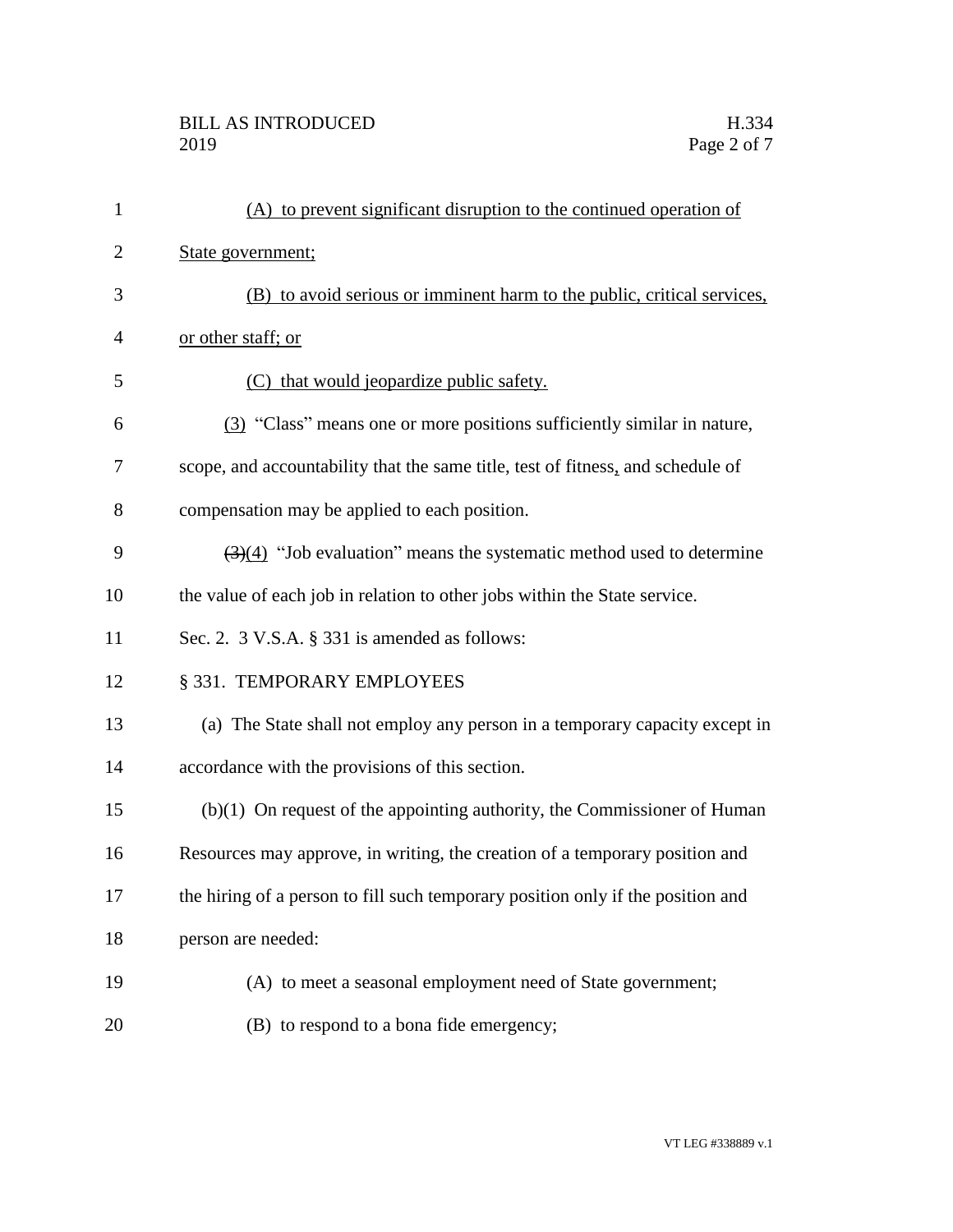## BILL AS INTRODUCED H.334<br>2019 Page 3 of 7

| $\mathbf{1}$   | (C) to fill in for the temporary absence of an existing employee, or a          |
|----------------|---------------------------------------------------------------------------------|
| $\overline{2}$ | vacancy in an existing position; or                                             |
| 3              | (D) to perform a governmental function that requires only                       |
| 4              | intermittent, sporadic, or ongoing employment that averages less than 20 hours  |
| 5              | per week during any one calendar year, provided that such employment does       |
| 6              | not exceed 1,280 work hours in any one calendar year.                           |
| 7              | * * *                                                                           |
| 8              | $(c)(1)$ The Commissioner may authorize the continued employment of a           |
| 9              | person in a temporary capacity for more than 1,280 work hours in any one        |
| 10             | calendar year if the Commissioner determines, in writing, that a bona fide      |
| 11             | emergency exists for the appointing authority that requires such continued      |
| 12             | employment. Annually, on or before January 15, the Commissioner shall           |
| 13             | submit a report to the House Committee on General, Housing, and Military        |
| 14             | Affairs and the House and Senate Committees on Government Operations:           |
| 15             | * * *                                                                           |
| 16             | (2) It shall be the responsibility of the head of each department to            |
| 17             | provide to the Department of Human Resources a detailed justification for each  |
| 18             | waiver to exceed the 1,280-work-hour limit within his or her department and     |
| 19             | such other information as may be required in order to enable that department to |
| 20             | carry out its responsibility under this section.                                |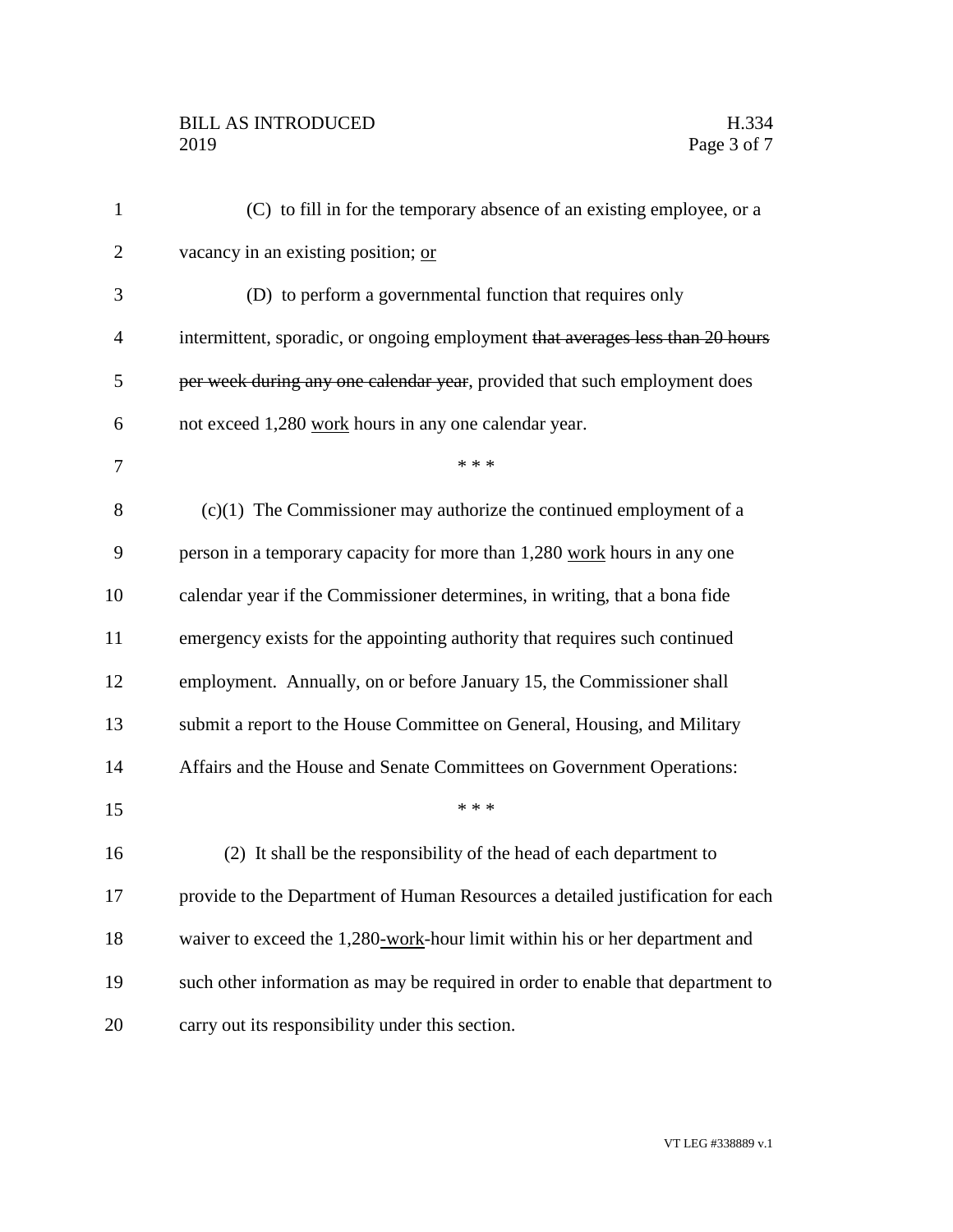## BILL AS INTRODUCED H.334<br>2019 Page 4 of 7

| $\mathbf{1}$   | (d) The Commissioner may transfer and convert existing, vacant positions       |
|----------------|--------------------------------------------------------------------------------|
| $\overline{2}$ | in the Executive Branch of State government to replace the temporary           |
| 3              | positions of long-term temporary employees who are performing ongoing and      |
| $\overline{4}$ | continuing functions of State government for more than an average of 20 hours  |
| 5              | per week during any one calendar year or for more than 1,280 work hours in     |
| 6              | any one calendar year.                                                         |
| 7              | * * *                                                                          |
| 8              | $(f)(1)$ An individual employed in a temporary capacity shall:                 |
| 9              | (A) be paid in accordance with the job classification and pay plan for         |
| 10             | classified State employees that is most closely applicable to the work         |
| 11             | performed by the individual; and                                               |
| 12             | (B) receive paid and unpaid leave, including sick and annual leave,            |
| 13             | parental and family leave, holidays, and other leave benefits provided to      |
| 14             | comparable classified State employees.                                         |
| 15             | (2) An individual employed in a temporary capacity shall not be                |
| 16             | terminated without good cause.                                                 |
| 17             | (3)<br>The State shall provide an individual who has been employed in a        |
| 18             | temporary capacity for a period of six months with health insurance benefits   |
| 19             | that, at a minimum, satisfy the affordable minimum essential coverage          |
| 20             | standards of the Affordable Care Act and provide coverage for the individual's |
| 21             | dependents.                                                                    |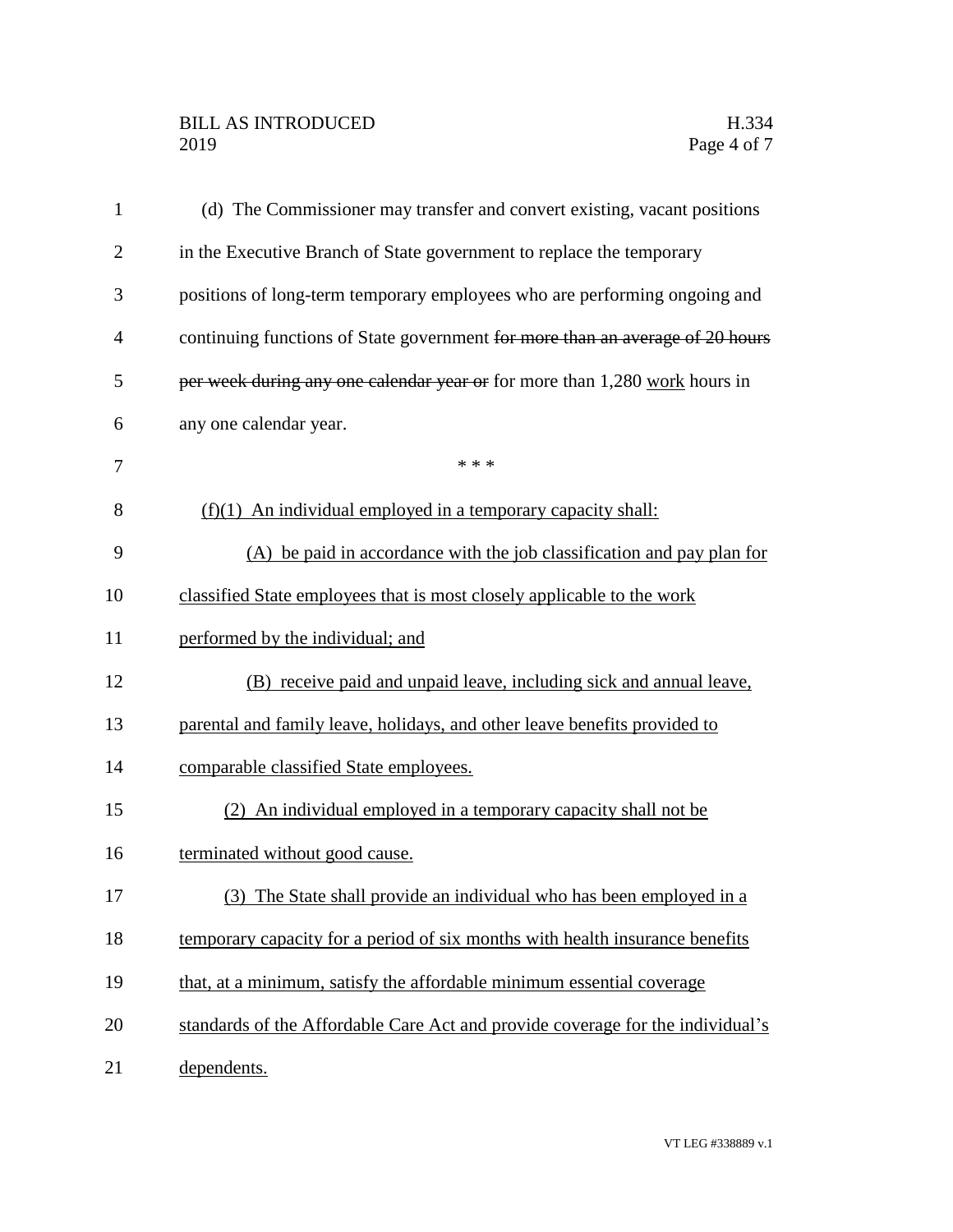| $\mathbf{1}$   | Sec. 3. 3 V.S.A. § 902 is amended to read:                                     |
|----------------|--------------------------------------------------------------------------------|
| $\overline{2}$ | § 902. DEFINITIONS                                                             |
| 3              | As used in this chapter:                                                       |
| 4              | * * *                                                                          |
| 5              | (5) "State employee" means any individual employed on a permanent or           |
| 6              | limited status basis by the State of Vermont, the Vermont State Colleges, the  |
| 7              | University of Vermont, or the State's Attorneys' offices, including permanent  |
| 8              | part-time employees, and an individual whose work has ceased as a              |
| 9              | consequence of, or in connection with, any current labor dispute or because of |
| 10             | any unfair labor practice, but excluding an individual:                        |
| 11             | (A) exempt or excluded from the State classified service under the             |
| 12             | provisions of section 311 of this title, except that the following types of    |
| 13             | employees are included within the meaning of "State employee":                 |
| 14             | (i) State Police in the Department of Public Safety;                           |
| 15             | (ii) employees of the Defender General, excluding attorneys                    |
| 16             | employed directly by the Defender General and attorneys contracted to provide  |
| 17             | legal services;                                                                |
| 18             | (iii) deputy State's Attorneys;                                                |
| 19             | (iv) individuals employed in temporary, seasonal, or intermittent              |
| 20             | positions who work more than 1,280 hours per year in one or more such          |
| 21             | positions for a period of two years, or who are designated as temporary        |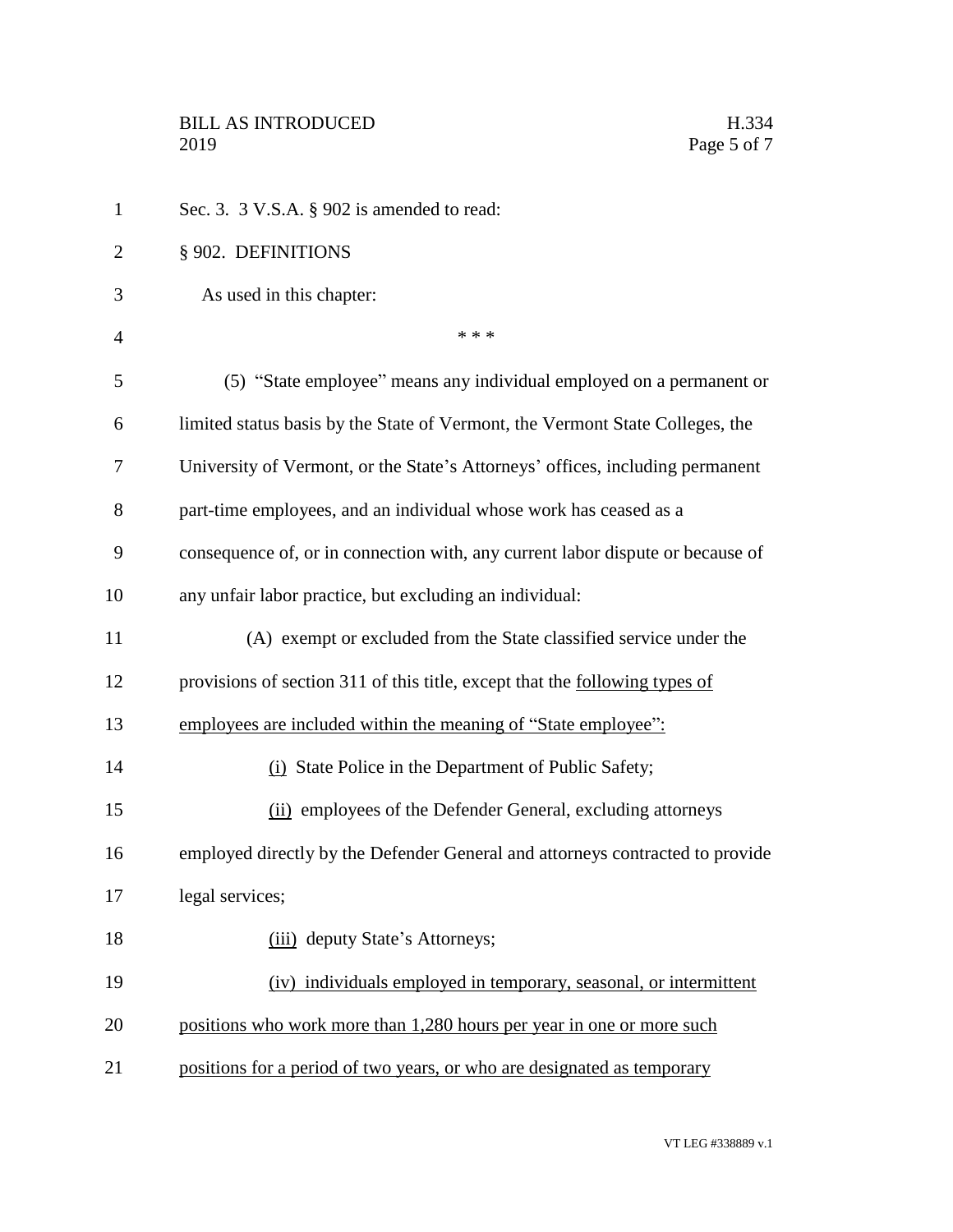## BILL AS INTRODUCED H.334<br>2019 Page 6 of 7

| $\mathbf{1}$   | employees but whose employment does not comply with the requirements of         |
|----------------|---------------------------------------------------------------------------------|
| $\overline{2}$ | subsection $331(b)$ of this title; and                                          |
| 3              | (v) employees of State's Attorneys' offices are included within the             |
| $\overline{4}$ | meaning of "State employee";                                                    |
| 5              | * * *                                                                           |
| 6              | Sec. 4. 3 V.S.A. § 1011 is amended to read:                                     |
| 7              | § 1011. DEFINITIONS                                                             |
| 8              | As used in this chapter:                                                        |
| 9              | * * *                                                                           |
| 10             | (8) "Employee," means any individual employed and compensated on a              |
| 11             | permanent or limited status basis by the Judiciary Department, including        |
| 12             | permanent part-time employees and any individual whose employment has           |
| 13             | ceased as a consequence of, or in connection with, any current labor dispute or |
| 14             | because of an unfair labor practice. "Employee" does not include any of the     |
| 15             | following:                                                                      |
| 16             | * * *                                                                           |
| 17             | (E) an individual employed on a temporary, contractual, seasonal, or            |
| 18             | on-call basis, including an intern, provided that:                              |
| 19             | (i) the individual was hired to:                                                |
| 20             | (I) temporarily replace an employee on vacation, medical leave,                 |
| 21             | or another leave of absence;                                                    |